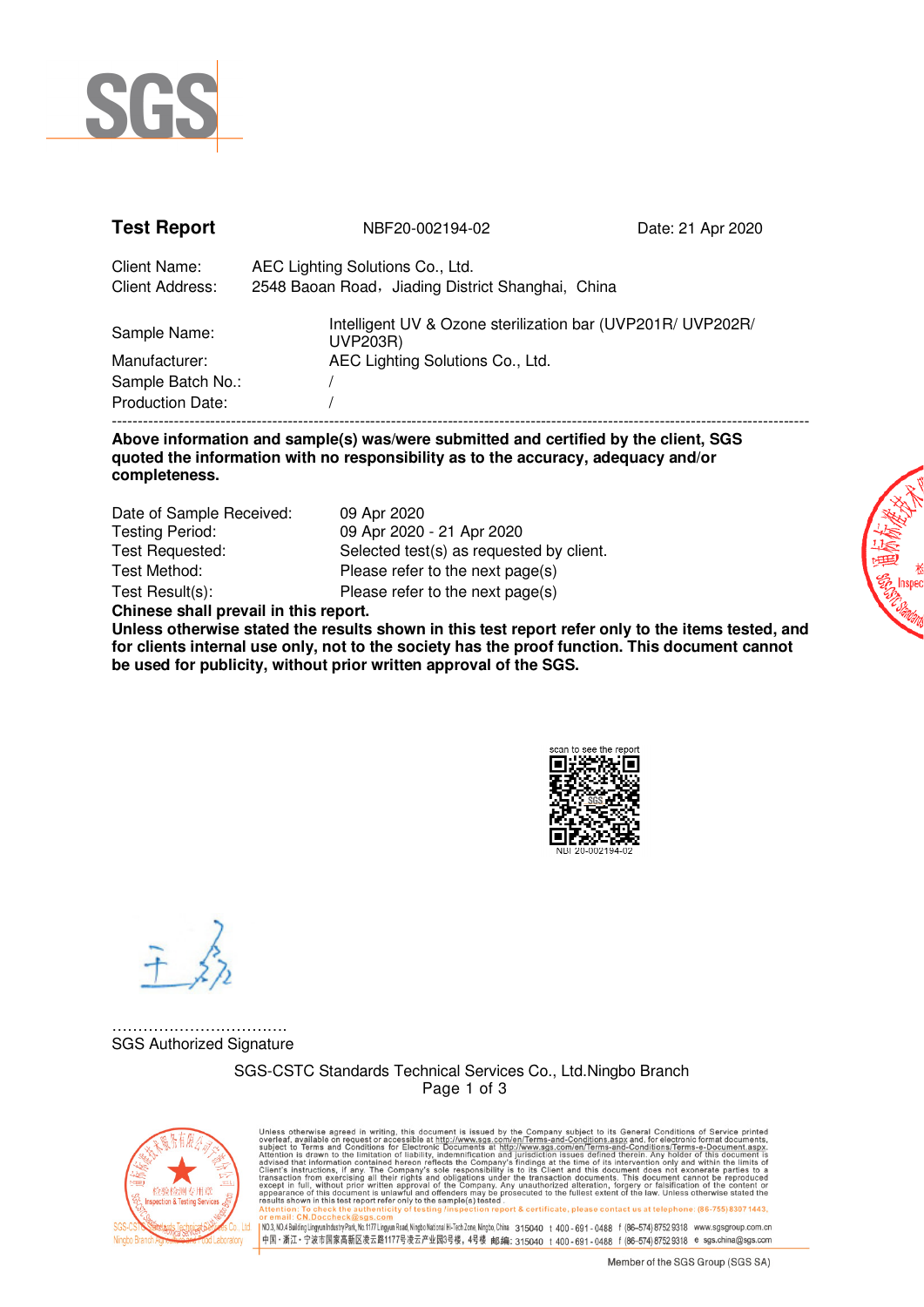

**Test Report** 1982 1994-02 1944-02 Date: 21 Apr 2020

Sample Description**:**

| Specimen No. | <b>SGS Sample ID</b> | <b>Description</b>                                                      |
|--------------|----------------------|-------------------------------------------------------------------------|
|              | NBF20-002194.004     | Intelligent UV & Ozone sterilization bar (UVP201R/<br>UVP202R/ UVP203R) |

# **TEST REQUESTED:**

Selected test(s) as requested by applicant: The UV Lamp was turned on at 5mm away from the slide for 3 seconds, and then the Escherichia coli, Staphylococcus aureus and Pseudomonas aeruginosa were tested.

### **TEST STRAIN(S):**

Escherichia coli CICC 10389 Staphylococcus aureus ATCC 6538 Pseudomonas aeruginosa ATCC 9027

**Test Method:** Escherichia coli, Staphylococcus aureus and Pseudomonas aeruginosa removal rate: Refer to Ministry of health of the People's Republic of China, Technical Standard For disinfection (2002) 2.1.5.4& GB/T 5750.12- Standard examination methods for drinking water―Microbiological parameters

### **Test Result(s):**

Escherichia coli test result:

| Test organisms   | Jnit   | Test repeat<br>time(s) | Test Result(s)      |              |                            |
|------------------|--------|------------------------|---------------------|--------------|----------------------------|
|                  |        |                        | Control<br>group    | Sample group | Removal<br>rate $(s)*(\%)$ |
| Escherichia coli | CFU/pc |                        | $3.2 \times 10^{5}$ | ~10          | >99.99                     |
|                  |        |                        |                     | <10          | >99.99                     |
|                  |        |                        |                     | <10          | >99.99                     |

#### Staphylococcus aureus test result:

|                          |        |                        | Test Result(s)      |                     |                            |
|--------------------------|--------|------------------------|---------------------|---------------------|----------------------------|
| Test organisms           | Jnit   | Test repeat<br>time(s) | Control<br>group    | Sample group        | Removal<br>rate $(s)*(\%)$ |
| Staphylococcus<br>aureus | CFU/pc |                        | $1.6 \times 10^{5}$ | $1.2 \times 10^{3}$ | 99.25                      |
|                          |        |                        |                     | $2.3 \times 10^{3}$ | 98.56                      |
|                          |        |                        |                     | $1.5 \times 10^{3}$ | 99.06                      |

| SGS-CSTC Standards Technical Services Co., Ltd.Ningbo Branch |
|--------------------------------------------------------------|
| Page 2 of 3                                                  |



Unless otherwise agreed in writing, this document is issued by the Company subject to its General Conditions of Service printed available on request or accessible at this document is subject to Terms and Conditions for El report & certificate, please contact us at telephone: (86-755) 8307 1443 or em.an: <u>: Kn.Doccheck/assps.com</u><br>|NO.3,NO.4Building.LingyunIndustyPark,No.1177LingyunRoad,Ningbo.Naional Hi-TechZone,Ningbo,China 315040 t 400 - 691 - 0488 f (86–574) 8752 9318 www.sgsgroup.com.cn<br>|中国・浙江・宁波市国家高新区凌云路11



echnical Services